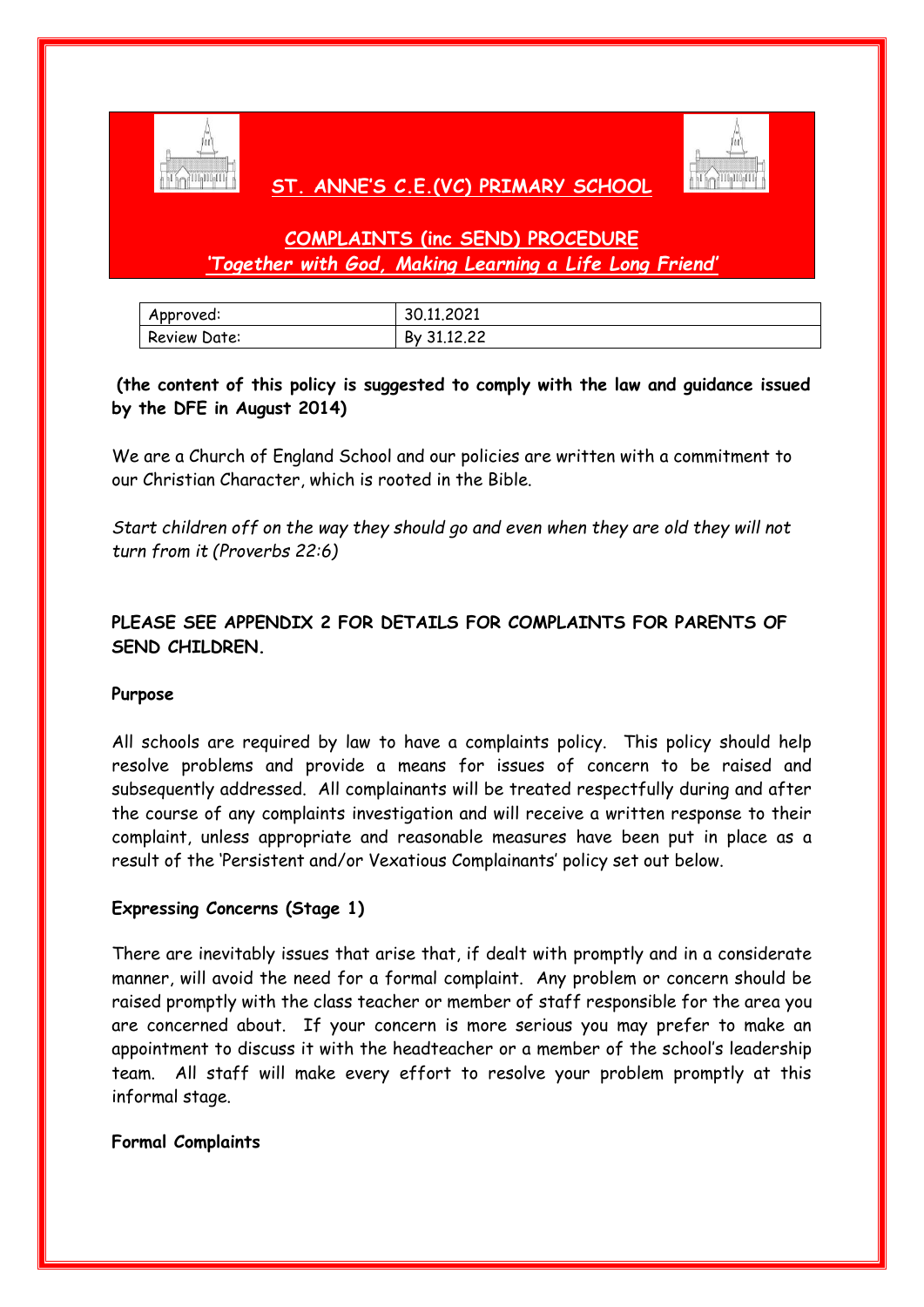Formal procedures will be invoked when initial attempts to resolve the issue are unsuccessful and the person raising the concern remains dissatisfied and wishes to take the matter further. All details of a complaint will be kept confidential except in so far as they need to be shared with people who might contribute to their resolution. The complaint will be dealt with in line with the school's complaints procedure.

In most cases it will be your choice as to whether to mount a formal complaint, but the School reserves the right to utilise the formal complaint procedures where the School feels that 'informal' methods of resolving concerns have been exhausted but a complainant clearly remains dissatisfied.

It should be noted that some outcomes of a complaint may lead to action being initiated under other formal procedures, such as safeguarding or disciplinary matters. Where this is the case you will be advised and informed of the procedures that are to be followed. It should be noted, however, that the school will not necessarily be able to provide you with the details of the outcome of those procedures for data protection reasons or otherwise, depending on the circumstances.

If a formal complaint is made to the School you will be provided with a copy of this complaints policy. It is not a requirement that a formal complaint is made in writing, but the school will need to be clear what the complaint is about, and may therefore request clarification from you before investigating the complaint.

Please be aware that the School reserves the right not to review a complaint made by a complainant that has not been brought to the attention of the school within 8 weeks of the alleged incident occurring. However, the School will consider any complaint outside of that timescale in certain circumstances.

#### **Stage 2 (Head Teacher or Chair of Governors)**

It may be that the head teacher has not been aware of the concern raised prior to this point. At this stage the headteacher will seek to investigate your concerns, as well as attempting to resolve the matter to the satisfaction of all concerned. This may involve having a discussion/meeting with you.

If the complaint is about the head teacher it will be considered by the Chair of Governors ("the Chair") at this stage. The Chair will seek to resolve the matter through discussion with the head teacher and you. In doing so and, if considered appropriate, the Chair may wish to meet with you in person.

The School will endeavour to respond, in writing to a Stage 2 complaint within 14 days after receiving the complaint.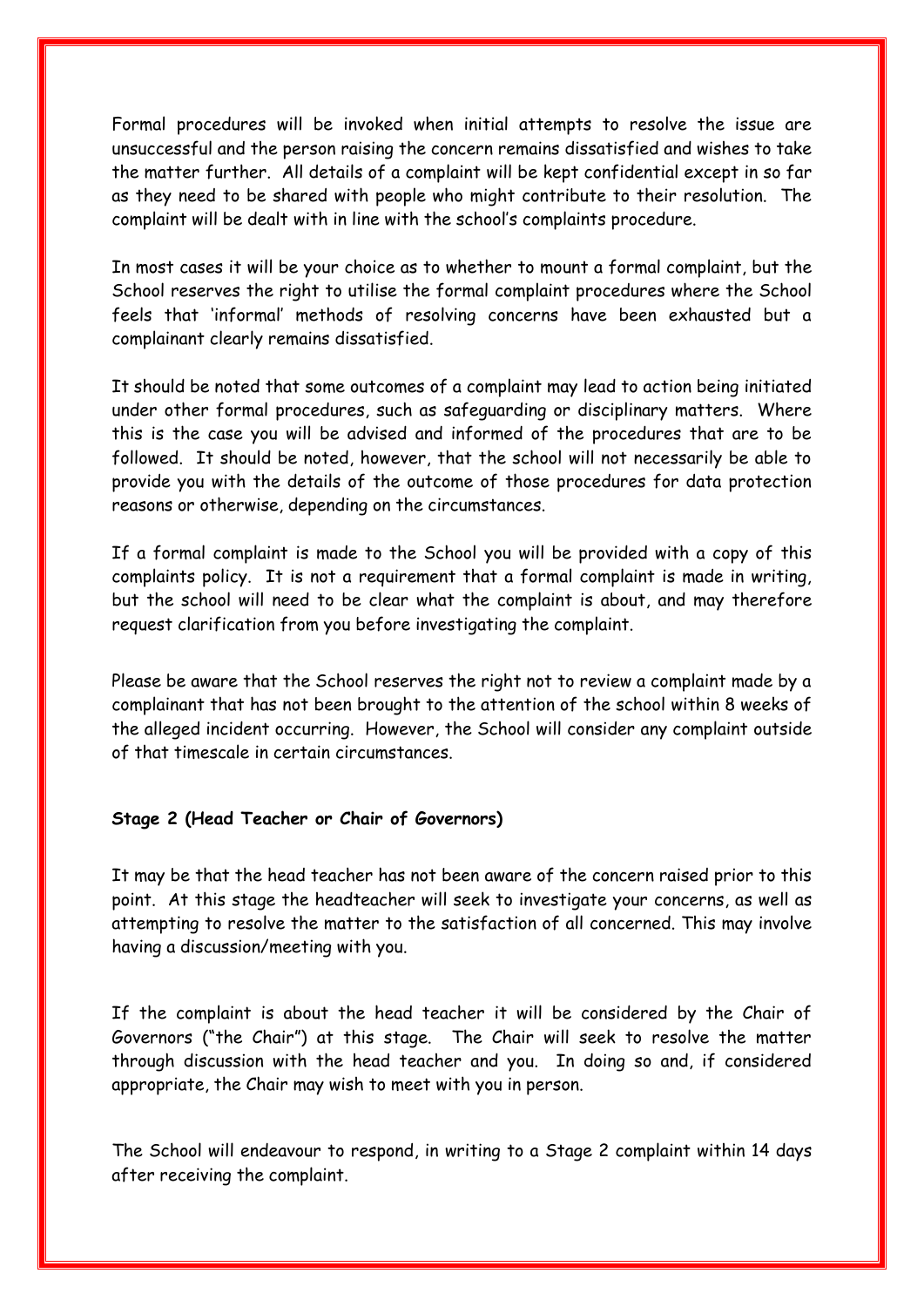Where concerns cannot be resolved by the headteacher (or the Chair if applicable) then you will be advised that details of your continuing concerns will be accepted either in writing or verbally and then referred to the Governing Body's Complaints Committee (**Stage 3**). The attached form **Appendix 1** may be used for this purpose if you wish, and it would also be useful if you were able to state what actions you feel might resolve the problem.

#### **Stage 3 (Governing Body Complaints Committee)**

If a complaint has been referred to a governing body complaints committee ("the Panel") then the Panel will arrange to meet to consider the complaint. The Panel will endeavour to provide you with a written response within 10 days after the meeting.

Membership of the Panel will do their best to ensure that there is a cross-section of the different categories of governor to ensure impartiality. The head teacher and chair of governors will not be members of this panel, which will elect its own chair, although one or both may be present at the meeting held to consider the complaint.

You will be given the opportunity to attend the complaints meeting to make representations in person, and you will have the right to bring a friend/family member or other supporter. The Panel will therefore meet at a time and a venue convenient to all parties. If you decide not to attend the complaints meeting, it may be held in your absence.

The Panel may request the services of a Clerk.

#### **Governing Body Complaints Committee (the Panel) – Procedure**

The Panel will want to ensure that the nature of the complaint is understood and, where possible, will seek to establish from you what actions you feel might resolve the problem. In helping to reach a conclusion, the Panel will seek to identify possible sources of information and advice to help collate the necessary evidence.

As indicated above, you will be given the opportunity to attend the complaints meeting and will have the right to bring a friend/family member or other supporter. In normal circumstances the head teacher and/or chair of governors may also attend the meeting, but will not take any part in the decision-making process. A typical complaints meeting may adopt the following structure: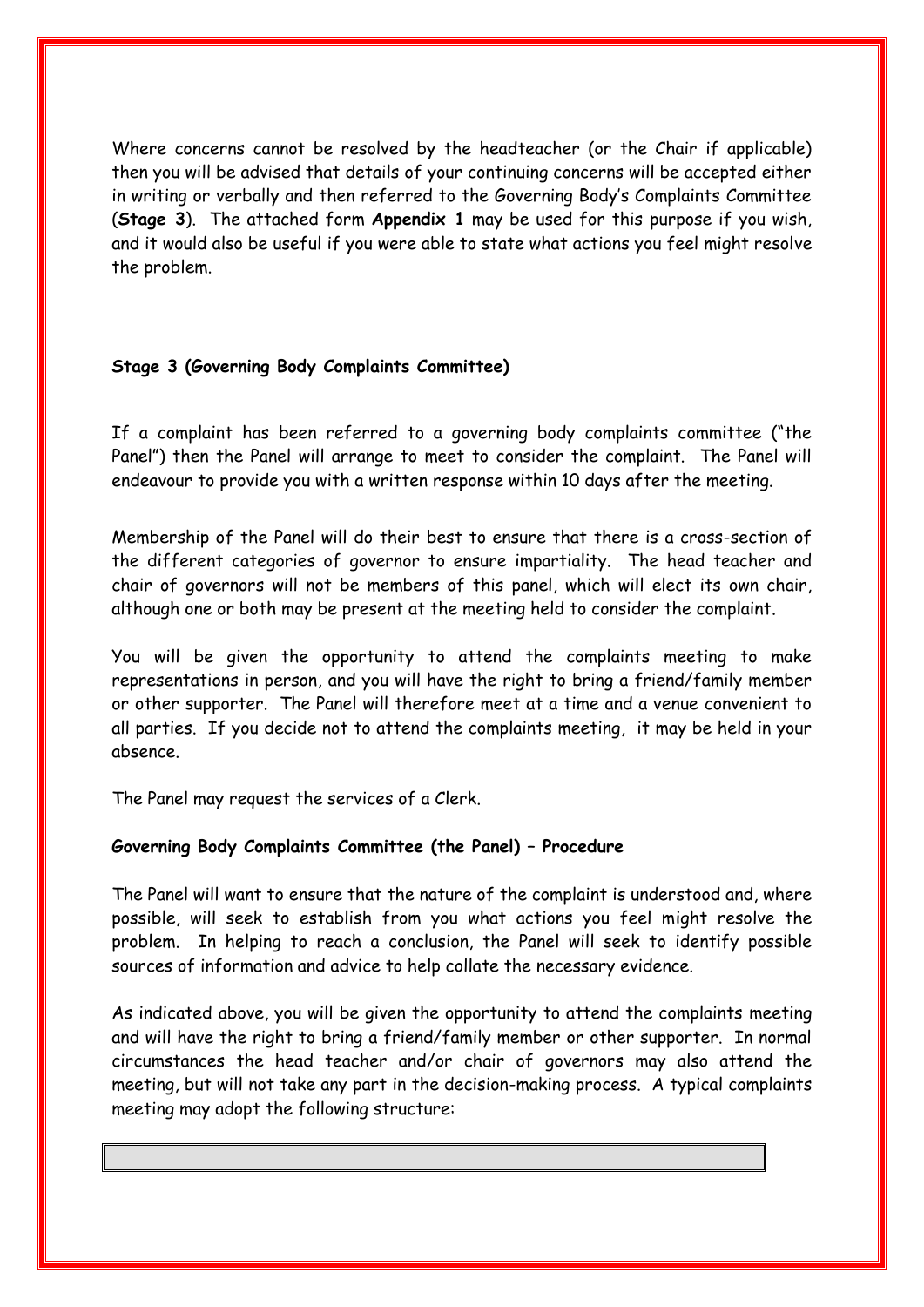- The meeting will be as informal as possible.
- Witnesses may be required to attend but only for the part of the meeting in which they give their evidence.
- After introductions, you will be invited to explain your complaint, and you will be followed by your witnesses (if any).
- The head teacher / chair of governors may ask questions of both you and your witnesses after each has spoken.
- The head teacher / chair of governors will then be invited to explain the school's actions and will be followed by the school's witnesses.
- You may ask questions of both the head teacher / chair of governors and the witnesses after each has spoken.
- The Panel may ask questions at any point.
- You will then be invited to sum up your complaint.
- The head teacher / chair of governors will be invited to sum up the school's actions and response to the complaint.
- The panel chair will explain that both parties will hear from the Panel in writing within a set time scale.
- Both parties leave together while the panel remains to decide on the issues and reach a conclusion.

The above procedures for the complaints meeting may vary with the approval of all parties, for example you may wish to meet the Panel without the head teacher being present. Where this is the case you should be aware that it will still be necessary for the Panel to meet with the headteacher as part of the process.

#### **Outcomes of Investigations**

Whether the complaint has been investigated by the head teacher, chair of governors or a complaints committee, a written response will be sent to you outlining the outcome of the investigation, detailing how the conclusion has been reached, and enclose a copy of the minutes. The letter will also tell you where to next take the complaint, if you are not satisfied with the response provided.

The Complaints Committee may reach the following conclusions: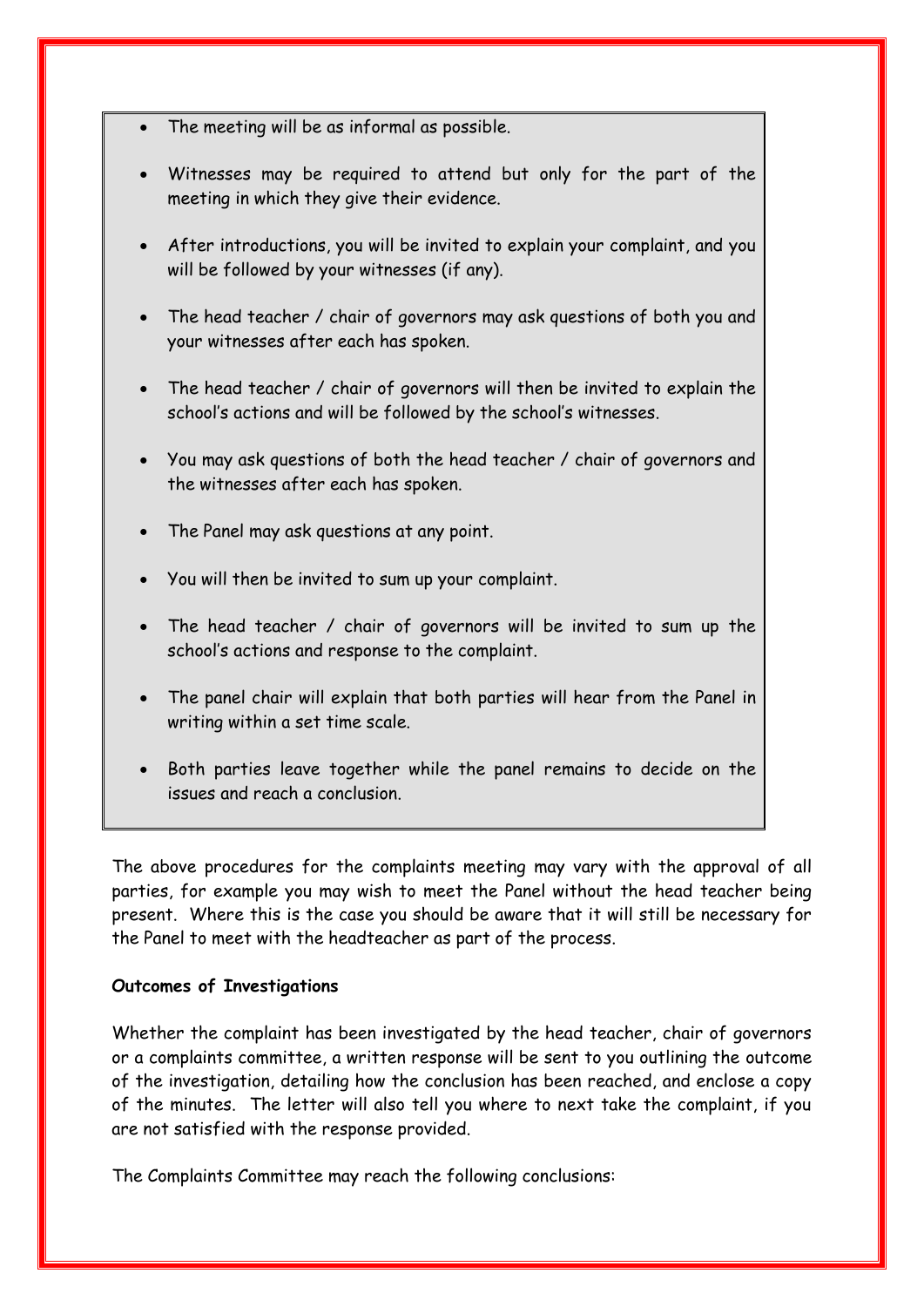- dismiss the complaint in whole or in part;
- uphold the complaint in whole or in part;
- decide on the appropriate action to be taken to resolve the complaint;
- recommend changes to the school's systems or procedures to ensure that problems of a similar nature do not recur

The aim of the investigation or review will always be to resolve the complaint and achieve reconciliation between you and the school. Nevertheless, it is acknowledged that sometimes you may not be satisfied with the outcome if matters are not found in your favour.

#### **Persistent or Vexatious Complaints**

You may remain dissatisfied despite all the procedures having been followed and reasonable responses being provided. It may be the case that it is not possible to resolve all your concerns and meet all your wishes. Sometimes it is preferable to 'agree to disagree' and move on.

If you do continue to make representations to the school on the same issues, the Governing Body reserves the right to inform you, in writing, that the appropriate procedures have all been followed, that all reasonable actions have been taken to try to resolve the issue and that the matter is now closed. Should you then write to the School again on the same issue (s), there is no obligation on the School to respond to you in that case.

Correspondence received from any complainant subsequent to closure will be kept on file, until the child is 25 as in line with our records retention policy, as will notes of telephone calls and any further personal calls referring to the matter.

#### **The Role of Staffordshire County Council (Local Authority)**

The Local Authority does **not** have a statutory duty to consider school complaints and you do **not** have a right of appeal to the Local Authority should you disagree with a decision of the governing body. You may, however, raise the matter with the Local Authority if you consider the complaint wasn't investigated properly or fairly. So long as the governing body followed a proper procedure and considered the complaint in a reasonable manner, then the Local Authority will simply inform you of that fact. It cannot reverse a decision of the governing body.

If you wish to raise the matter with Staffordshire County Council please write to:

Commissioner for Learning and Skills Wedgwood Building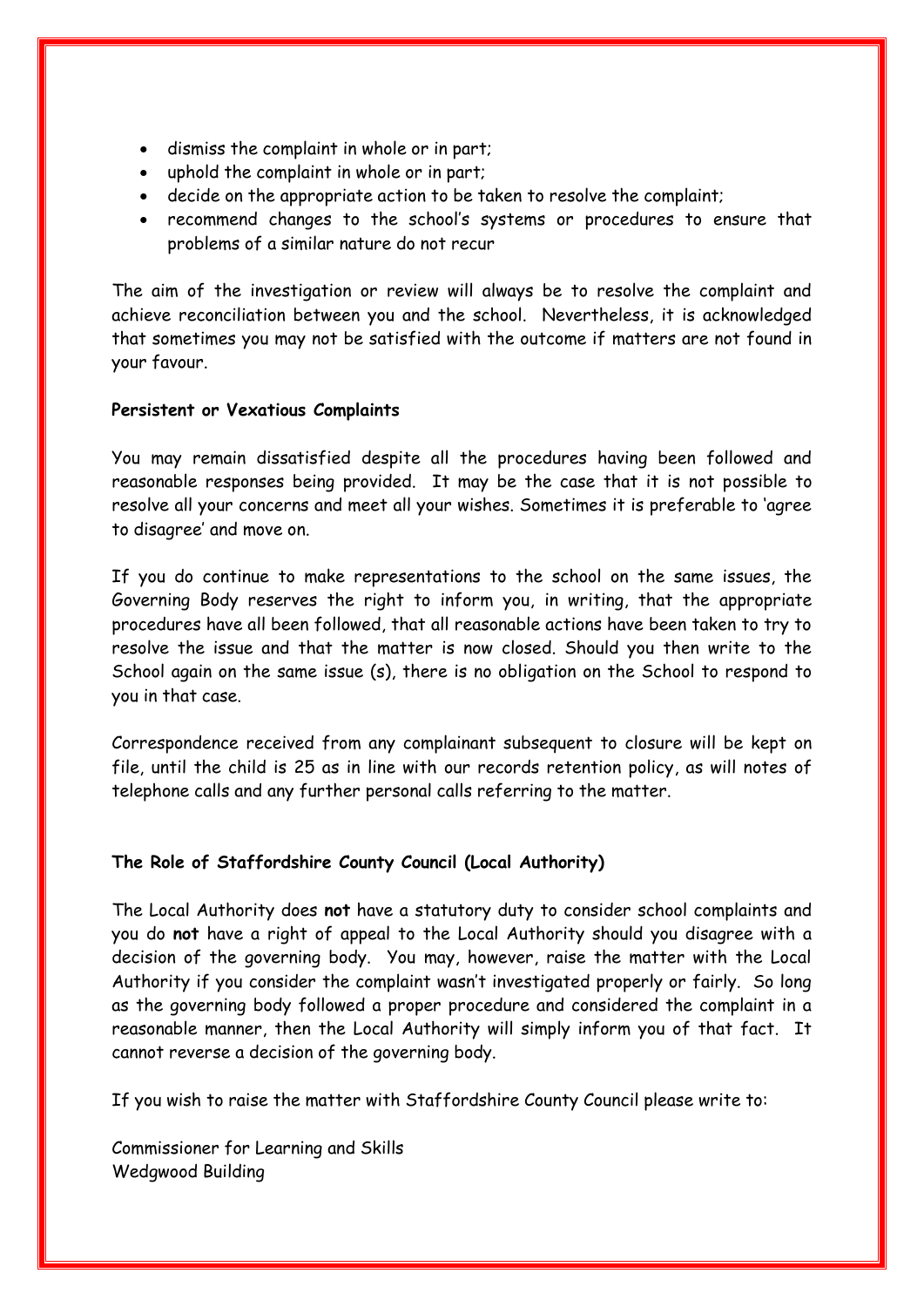Tipping Street Stafford ST16 2DH

In your letter please explain:

- what your complaint to the governing body was;
- what response they have made to it;
- why you think that the governing body has not followed a proper procedure in considering your complaint, and/or
- why you think that their consideration of it was unreasonable.

You will receive a written response to inform you of any further enquiries made into your complaint.

#### **The Role of the Secretary of State for Education (the Department for Education)**

If you still remain dissatisfied and feel that the School has not followed the appropriate procedure, any relevant policies, or has failed to discharge a statutory duty, you may wish to refer your complaint to the **School's Complaints Unit (SCU)** within the Department for Education at the address below:-.

The Schools Complaints Unit Department for Education 2<sup>nd</sup> Floor Piccadilly Gate Manchester M1 2WD

Please note that the SCU will not re-investigate the substance of the complaint as this remains the responsibility of the School, but if legislative or policy breaches are found, SCU will report them to the School and, if necessary require the School to take remedial action.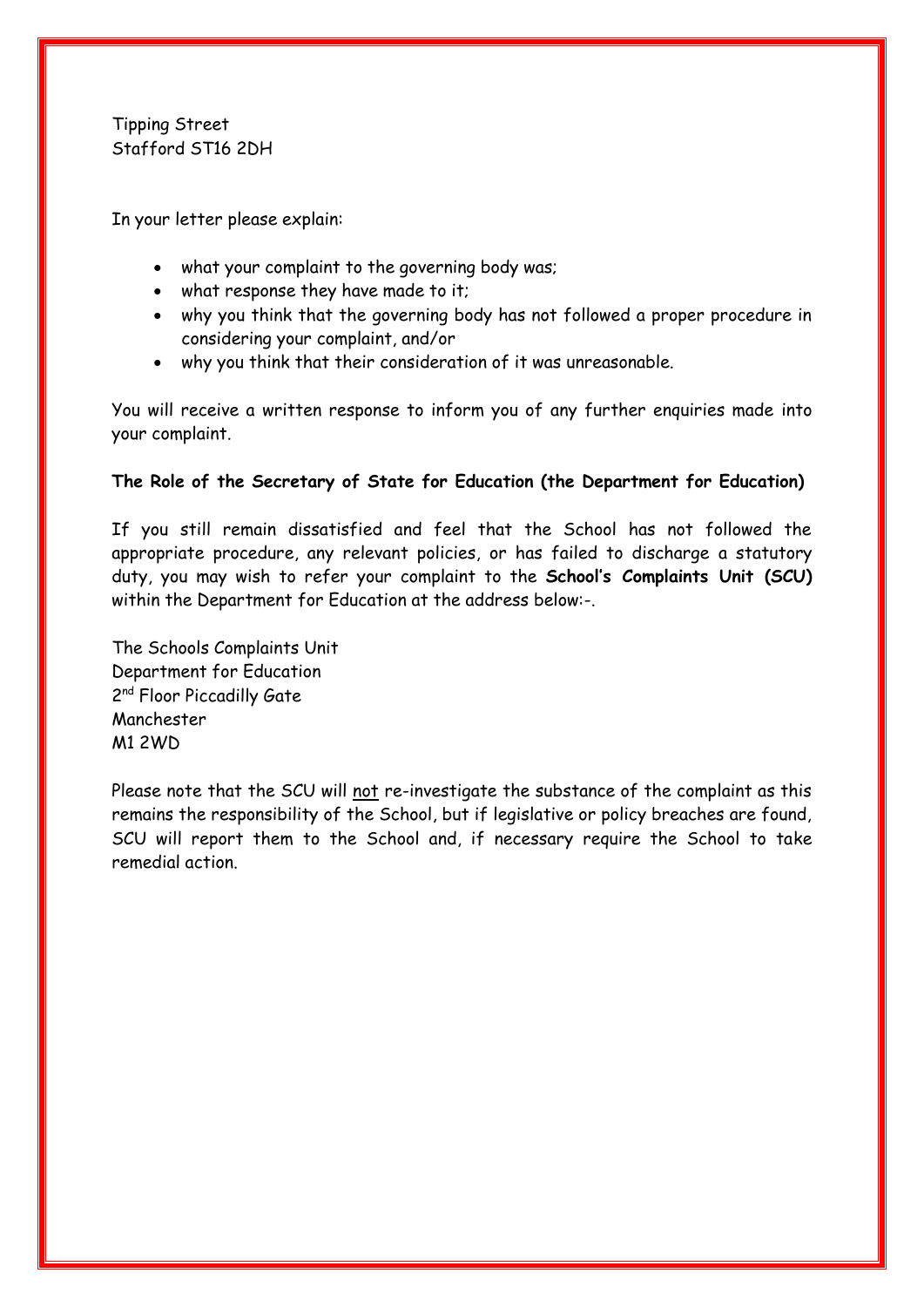## **Appendix 1 St Anne's C.E. Primary School Complaints and Compliments**

Please complete this form and return it to the school who will then forward it to the Chair of the Governing Body. Please continue on a separate sheet if necessary.

| 5. Details of the Complaint/Compliment (please include the date or period of time to<br>which your complaint relates and confirm whether you have already expressed your<br>concerns informally, and to whom and when). |  |
|-------------------------------------------------------------------------------------------------------------------------------------------------------------------------------------------------------------------------|--|
|                                                                                                                                                                                                                         |  |
|                                                                                                                                                                                                                         |  |
|                                                                                                                                                                                                                         |  |
|                                                                                                                                                                                                                         |  |
| 6.<br>Do you have a suggestion for change?<br>(Please attach copies of any more information you have to back up your complaint such<br>as letters or report).                                                           |  |
|                                                                                                                                                                                                                         |  |